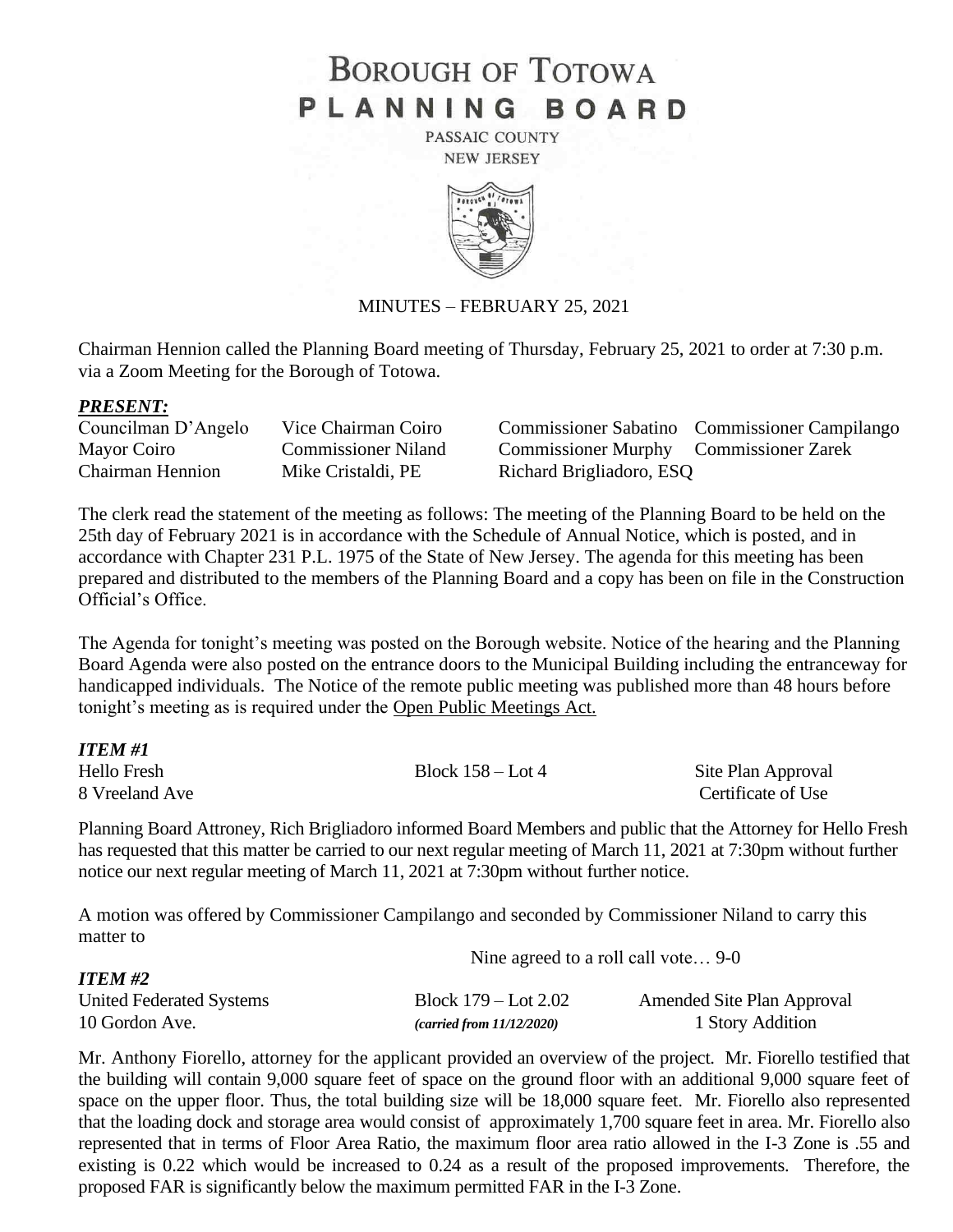Mr. Fiorello also stated that at the present time there are twenty-seven parking spaces provided and the Applicant is proposing to increase the number of parking spaces for a new total of sixty-three parking spaces on-site.

Mr. Fiorello reviewed the Board Engineer's review report dated February 23, 2021 with the Planning Board. Testifying on behalf of the Applicant was Jeffrey L. Morris, P.E., L.S., P.P. Mr. Morris testified that the site plan previously submitted by Coppa Montalbano Architects was being withdrawn and is superseded by the Boswell Engineering plans which were prepared by him. Mr. Morris reviewed the request for waivers as outlined on page 2 of the Board Engineer's February 23, 2021 report. The Applicant requests a design waiver which requires onsite curbing to be Belgium Block. Mr. Morris testified that the existing curbing is concrete and the Applicant seeks approval in order to install concrete curbing which will be consistent with the existing concrete curbing on the site. The Board agreed to the request for a design waiver.

The Applicant also sought design waiver relief for light levels which are at 2.0 footcandles where the maximum is 0.5 footcandles at the property line. Mr. Morris testified that there are no residential areas anywhere near this site. However, the Board Engineer recommends that shields at the light head be installed in order to address this situation. The Applicant agreed to install shields. However, to the extent the waiver is still required, the Board agreed to grant the waiver request.

The Applicant also sought design waiver relief with respect to the loading docks. The Applicant represented that the layout as proposed requires trucks to mix with automobiles when the trucks back into the driveway which they must do in order to access the loading dock. Further, the new loading dock faces and is visible from the Gordon Drive street frontage. The Applicant represented that there is very little traffic in this area and there is no reasonable alternate location within which to construct the loading dock. Thus, the Board agreed to grant design waiver relief.

The Applicant sought a design waiver for aisle width, where the minimum two-way parking aisle width is required to be 24 feet. The Applicant generally proposes a 24-foot aisle width, but an approximate 5-foot section at the end of the one-way driveway entrance from King Road is 23 feet. The Board considered this reduction in width for the short section of the driveway to be *de minimis* and thereby agreed to grant design waiver relief.

Totowa Borough Code Section 415-108A requires that each site plan provide for temporary on-site storage of all solid waste materials in enclosed containers in accordance with the plan approved by the Board. The plans do not provide for exterior trash storage. Mr. Morris testified that the type of trash is essentially office type trash which would be retained in the building and would be collected by a private hauler. As a result, the Board agreed to grant design waiver relief from Section 415-108A.

Section 415-109B of the Borough Code requires retaining walls over 5 feet in height to be provided with a fence or other approved barrier at the top of the wall to prevent accidental falls. The Applicant agreed to install a fence or other approved barrier so as to be in conformance with Section 415-109B, thus eliminating the request for a design waiver.

The Board Engineer in his review report dated February 23, 2021 delineated proposed conditions in the event the Board were to approve the applications. Mr. Morris reviewed the proposed conditions of the approval. The Board Engineer requests verification to demonstrate that the existing monument sign and vehicles parked in the proposed parking spaces near the intersection of Gordon Drive and Kings Road will not conflict with the line of sight. Mr. Morris testified that the sign has been at this location for many years. He also represented that due to the elevation of the roadway there would be no conflict with the line of sight. The Applicant agreed to comply with a condition of approval that all curbing be replaced along the property frontage on both King Road and Gordon Drive. The Applicant will replace the curbing with concrete curbing. Mr. Morris represented that the Applicant has agreed to obtain a Wetlands Letter of Interpretation from the NJDEP.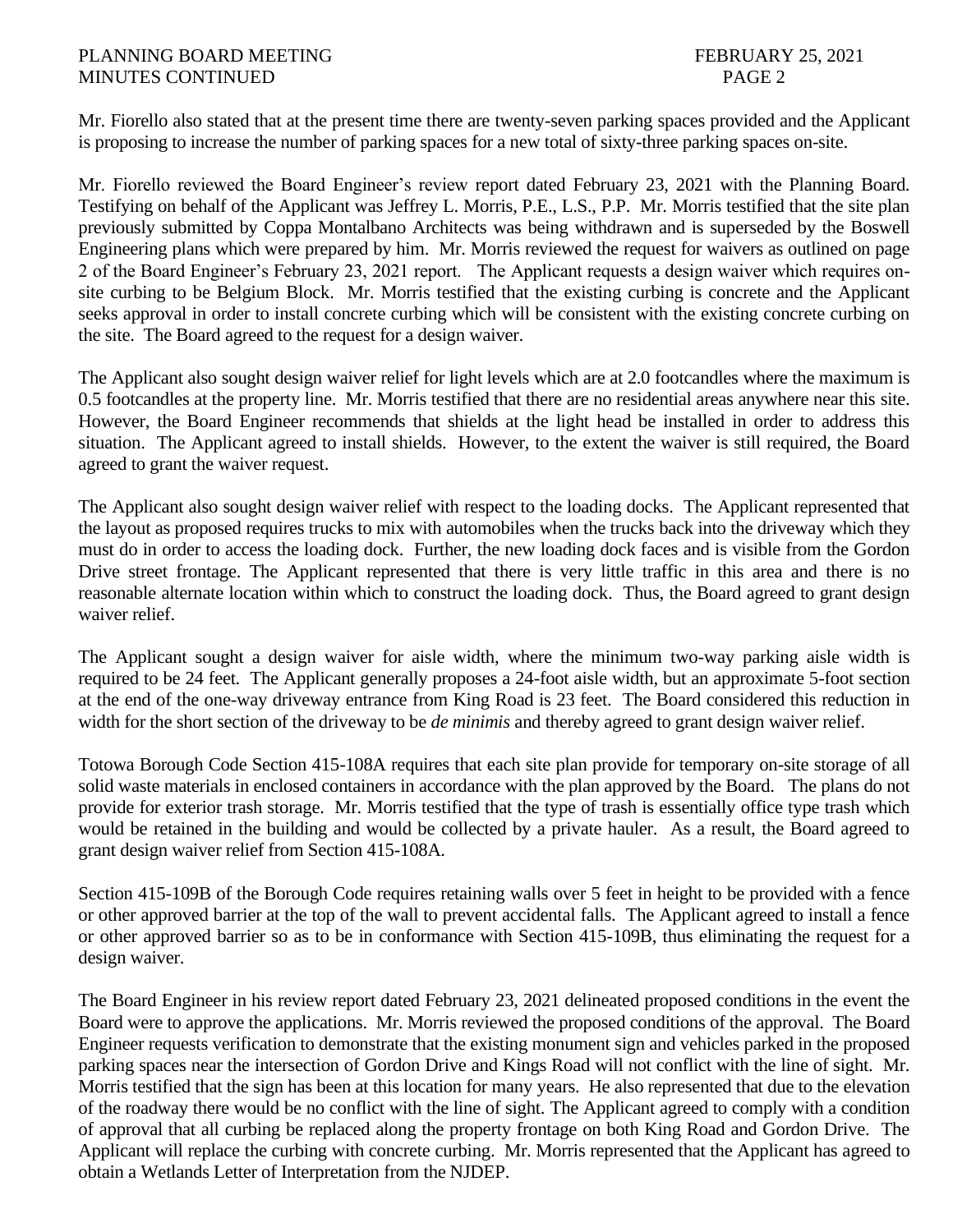The Applicant has also agreed that the design engineer of the retaining wall would be obligated to provide a certification to the Borough Engineer that the walls were constructed in accordance with the design.

The Board Engineer indicates that at least eight replacement trees are required for tree removal along the property frontages and five for the rear parking lot area. The Applicant represented that it would replace on-site whatever number of trees the site is able to accommodate. Further, for any trees that are not able to be planted on-site, the Applicant will either offer to plant trees offsite at public locations selected by the Borough or to make a payment to the Borough in lieu of planting trees in accordance with the ordinance.

The Applicant agreed to provide additional lighting fixtures for the drive aisle and parking spaces at the King Road access driveway and to provide appropriate shielding, as well as to provide an updated lighting plan for review and approval by the Board Engineer. The Applicant also agreed to provide a lighting plan to show a maximum light color temperature of  $3,000^0$ K. Finally, the Applicant agreed to provide a revised Stormwater Management Plan that will be subject to the review and approval of the Board Engineer.

A motion was offered by Commissioner Campilango and seconded by Commissioner Niland to open the public portion of the meeting.

Nine agreed to a roll call vote… 9-0

## NO PUBLIC TO BE HEARD

A motion was offered by Commissioner Campilango and seconded by Commissioner Niland to close the public portion of the meeting.

Nine agreed to a roll call vote… 9-0

After a discussion, a motion was offered by Commissioner Campilango and seconded by Commissioner Niland to approve the amended site plan and design waivers as presented. This approval is subject to and contingent upon the following conditions and will be memorialized in a Resolution at a future date:

- 1. The construction of internal partitions, exits, entrances and fire safety devices are subject to and require the approval of the fire sub-code official, the fire inspector and the building inspector.
- 2. The applicant will supply the Chief of Police with an emergency contact list and will also obtain the approval of the Police Chief, regarding all alarms and security devices.
- 3. There will be no outside storage of equipment or materials.
- 4. The applicant will comply with the Totowa Sign Ordinance. The Applicant shall locate a placard above the door to the entrance suite identifying the name of the business.
- 5. The Applicant shall comply with all terms and conditions set forth in the Board Engineer's review report dated, February 23, 2021 prepared by Michael Cristaldi, P.E. and as testified to during the hearing process.
- 6. The Applicant shall submit a lighting plan which shall be subject to the review and approval of the Board Engineer. Further, the Board Engineer recommends an additional lighting fixture for the drive aisle and the parking spaces at the King Road access driveway and appropriate shielding shall be provided if necessary, all of which shall be subject to the review and approval of the Board Engineer. The Applicant shall provide a lighting plan showing a maximum light color temperature of  $3,000^0$ K.
- 7. The Applicant shall verify that the existing monument sign and vehicles parked in the proposed parking spaces near the intersection of Gordon Drive and Kings Road will not conflict with the line of sight, which shall be subject to the review and approval of the Board Engineer.
- 8. The Applicant shall install concrete curbing along the property frontage on both King Road and Gordon Drive which shall be subject to the review and approval of the Board Engineer.
- 9. The Applicant shall obtain a Wetlands Letter of Interpretation from the NJDEP, which shall be subject to the review and approval of the Board Engineer.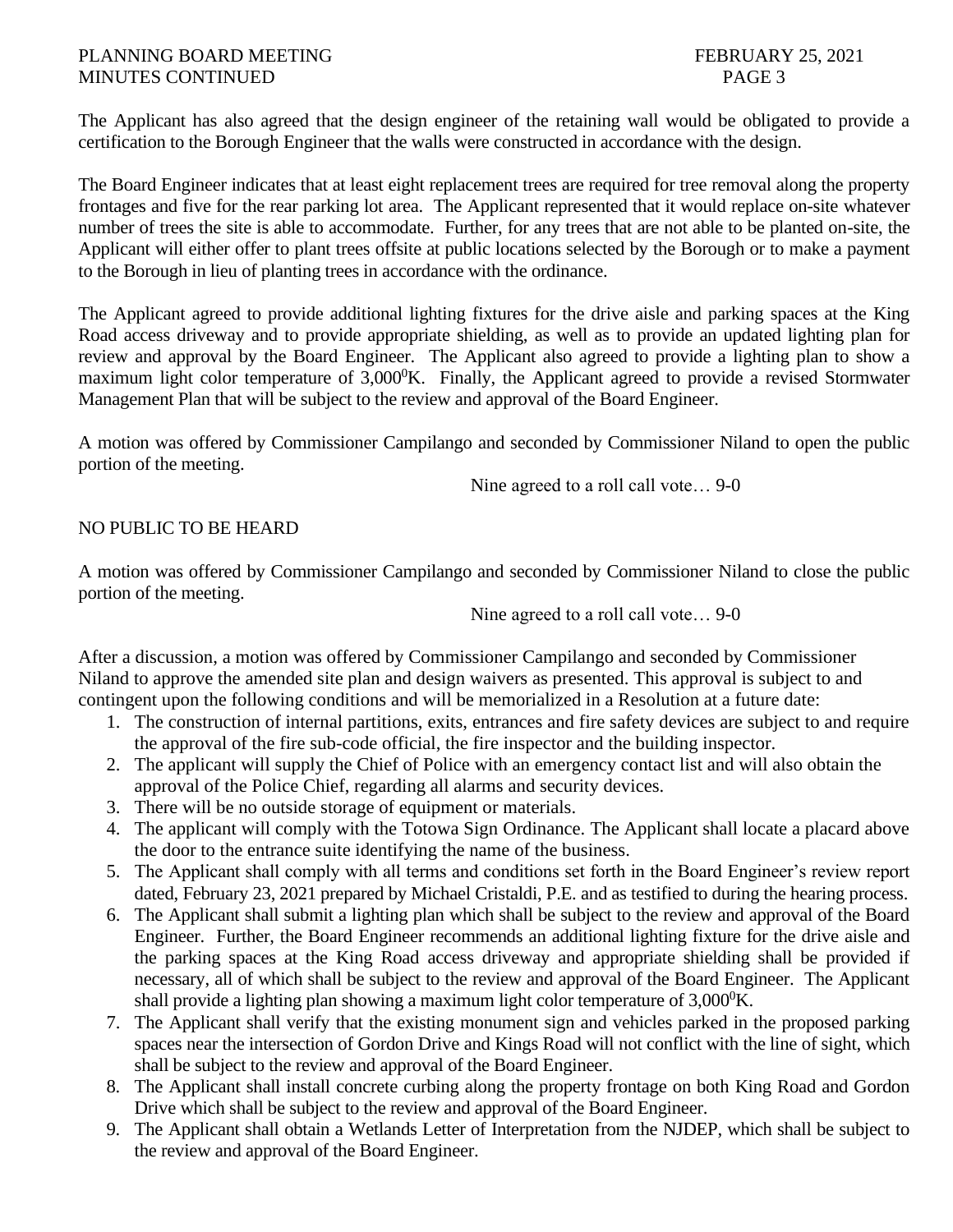- 10. The design engineer of the retaining walls shall provide a certification for the Board Engineer that the walls were constructed in accordance with the design.
- 11. The Applicant shall provide replacement trees on-site in accordance with proposed condition of approval no. 5 contained in the Board Engineer's review report dated February 23, 2021. More specifically for any trees that cannot be planted on-site, the Applicant shall either offer to plant trees off-site at public locations selected by the Borough or to make a payment to the Borough in lieu of planting trees in accordance with the ordinance.
- 12. The Applicant shall submit a stormwater management plan which shall be subject to the review and approval of the Board Engineer.

Nine agreed to a roll call vote… 9-0

| <b>ITEM #3</b>     |                        |                    |
|--------------------|------------------------|--------------------|
| Studio 409         | Block $171 -$ Lot $17$ | Site Plan Approval |
| 409 Minnisink Road |                        | Certificate of Use |

Mr. Thomas DePasquale appeared requesting approval for the occupancy of approximately 1,098 sq. ft. of space to operate personal pilates training studio. He testified that under existing COVID 19 restrictions, he is limiting occupancy to 25%, which results in having two clients at one time plus one trainer. Mr. DePasquale further stipulated that at most it would be five people present in the facility.

Mr. DePasquale also testified that his business creates videos and provides a vehicle for online training. He also has You Tube videos for pilates training. The anticipated hours of operation are seven days per week by appointment only with hours from 5:00 a.m. to 10:00 p.m. The Applicant has also been provided with three parking spaces.

In regard to signage, the name of the business will be located on a placard above the entrance door to the Applicant's tenant space.

After a discussion, a motion was offered by Commissioner Campilango and seconded by Commissioner Niland to approve the minor site plan as presented. This approval is subject to and contingent upon the following conditions and will be memorialized in a Resolution at a future date:

- 13. The construction of internal partitions, exits, entrances and fire safety devices are subject to and require the approval of the fire sub-code official, the fire inspector and the building inspector.
- 14. The applicant will supply the Chief of Police with an emergency contact list and will also obtain the approval of the Police Chief regarding all alarms and security devices.
- 15. There will be no outside storage of equipment or materials.
- 16. The applicant will comply with the Totowa Sign Ordinance. The Applicant shall locate a placard above the door to the entrance suite identifying the name of the business.

Nine agreed to a roll call vote… 9-0

| 11 LW 11 T                     |                       |                    |
|--------------------------------|-----------------------|--------------------|
| <b>Ardwyn Binding Products</b> | Block $10.01 -$ Lot 2 | Site Plan Approval |
| 21 Campus Road                 |                       | Certificate of Use |

Mr. Jason Rubin, Esq., Attorney for the applicant, Kathy Naegle, President and Robert Adams appeared requesting approval for occupancy of approximately 56,000 sq. ft. of space for the manufacture and distribution of narrow trim. Ms. Neagle stated that the manufacturing process includes rolls of cloth, vinyl and yarn materials, which are used for the automotive, marine and outdoor furniture industries. These materials are then biased and split into smaller pieces. The pieces are then put through machines that do some or all of the following: insert cords, glue, fold and stitch. Ms. Neagle stated that the materials are used in the manufacture of convertible tops, seats, outdoor furniture and car mats.